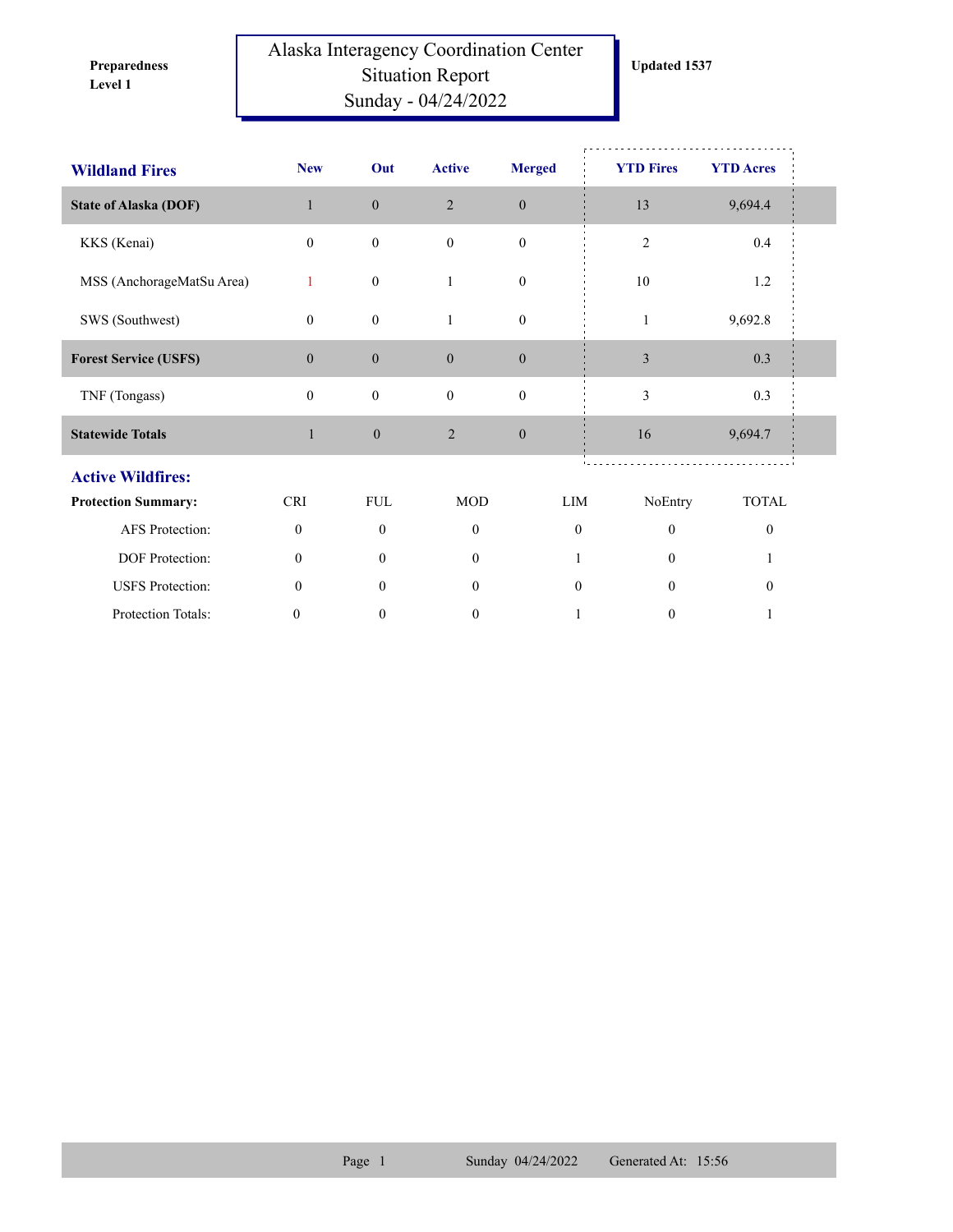## **Active Fires Status Summary**

|                         | Staffed           |                     |                 | Unstaffed.          |
|-------------------------|-------------------|---------------------|-----------------|---------------------|
|                         | Contained $(S/C)$ | Uncontained $(S/U)$ | Contained (U/C) | Uncontained $(U/U)$ |
| AFS Protection:         |                   |                     |                 |                     |
| <b>DOF</b> Protection:  |                   |                     |                 |                     |
| <b>USFS</b> Protection: |                   |                     |                 |                     |
| Status Totals:          |                   |                     |                 |                     |

| <b>Active Fires Acreage Summary</b> |                             |                |  |
|-------------------------------------|-----------------------------|----------------|--|
|                                     | Acres                       | Acreage Change |  |
| Monitor                             | 9,692.8                     | 2,677.2        |  |
| 3 Prescribed                        | 16.0                        |                |  |
| 4 Fires                             | <b>Total Acres: 9,708.8</b> |                |  |

## **Prescribed Fires**

|                                 | <b>YTD</b> Fires | <b>YTD</b> Acres | New | Active | Out Yesterday |
|---------------------------------|------------------|------------------|-----|--------|---------------|
| Military                        |                  | 1.0              |     |        |               |
| National Park Service           |                  | 1.0              |     |        |               |
| State of Alaska                 | ∠                | 5.1              |     |        |               |
| U.S. Forest Service             |                  | 14.0             |     |        |               |
| <b>Fuels Management Totals:</b> |                  | 21.1             |     |        |               |

## **Cause Summary For All Fires (Includes Merged Fires But Not Prescribed Fires)**

|        | Human: 14       | 1.8 Acres     |
|--------|-----------------|---------------|
|        | Undetermined: 2 | 9,692.9 Acres |
| Total: | 16              | 9.694.7 Acres |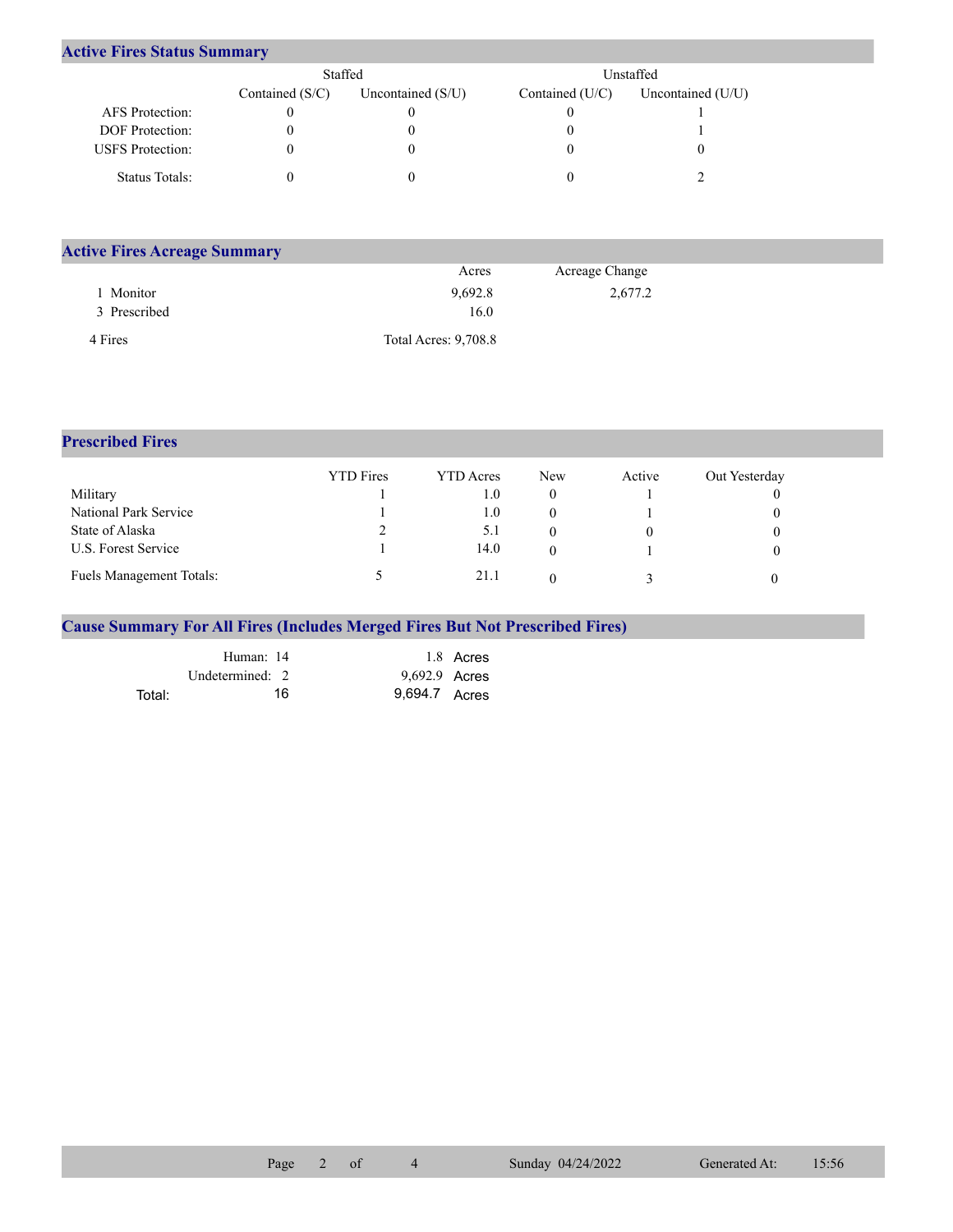| <b>Monitor</b> | count: 1 | Acres: 9,692.8 | Acreage Change: 2,677.2 |  |
|----------------|----------|----------------|-------------------------|--|
|----------------|----------|----------------|-------------------------|--|

**These fires are currently in monitor status. Monitoring schedules are based on defined timeframes, but are dependent on available resources, and weather conditions. When monitoring occurs, information will be updated.**

| Daily Report From: 04/23 |                     |             |                                            |                |           | 2,677.2 Acreage Change Since 04/22 |
|--------------------------|---------------------|-------------|--------------------------------------------|----------------|-----------|------------------------------------|
| PKS1                     | Lat: $60\,32.1500$  | Status: U/U |                                            | Acres: 9,692.8 |           | Option: Limited                    |
| 204012                   | Lon: $160\,54.7500$ |             | Start Date: $04/16$                        |                | Area: SWS |                                    |
| <b>PNPKS1</b>            | Owner: USFWS        | Unit:       | AKYDR-Yukon Delta National Wildlife Refuge |                |           |                                    |
| 012                      | Name: Kwethluk      |             |                                            |                |           | Cause: <b>Undetermined</b>         |

Forestry aircraft flew the fire today to check activity; the fires forward spread to the west has halted due to natural barriers. All activity is on the southwest flank, backing into the wind and surrounded by natural barriers. Perimeter acreage updated.